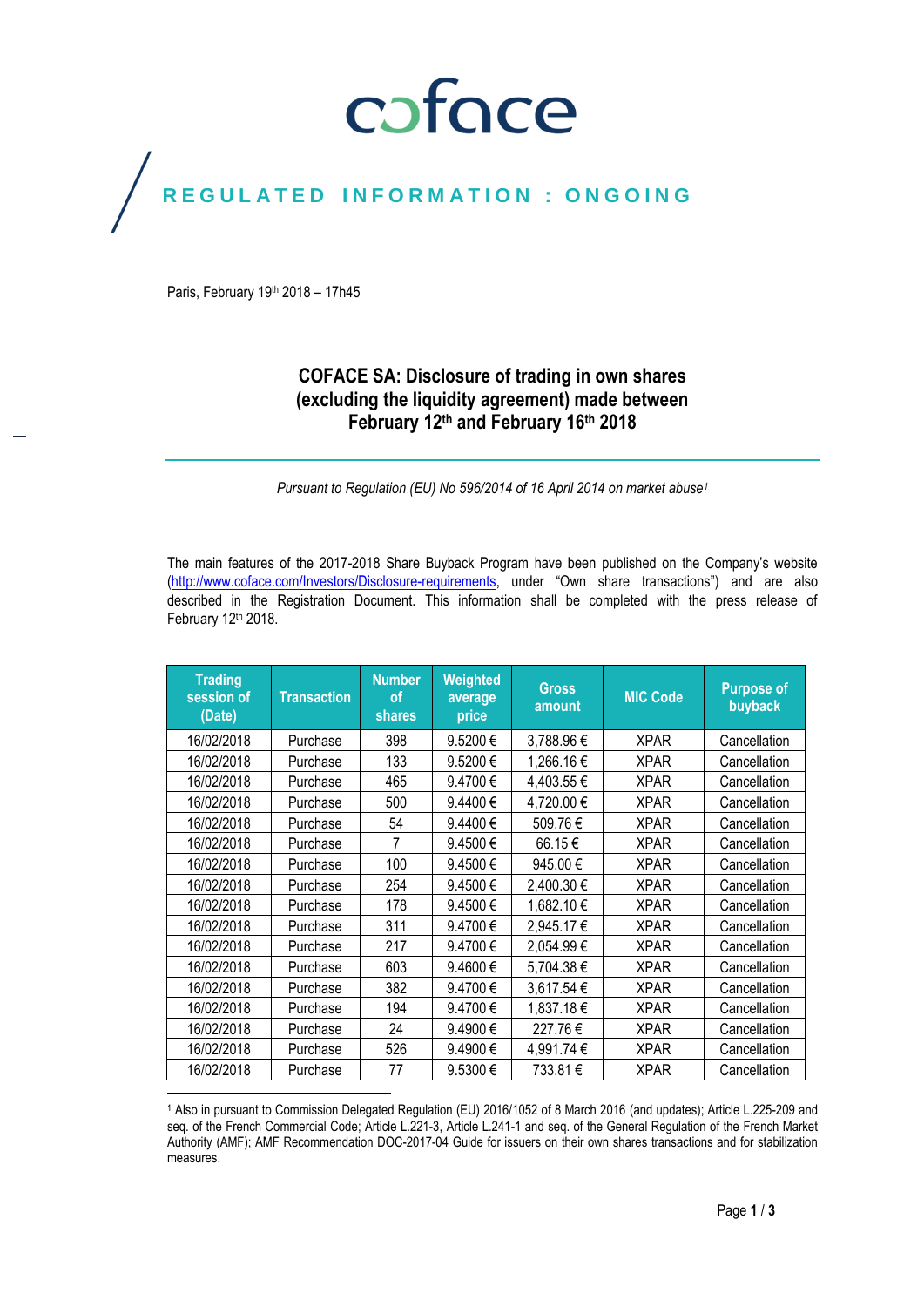# COFOCE

 $\bigg)$ 

| 16/02/2018                    | Purchase | 118    | 9.5300€ | 1,124.54 €   | <b>XPAR</b> | Cancellation        |
|-------------------------------|----------|--------|---------|--------------|-------------|---------------------|
| 16/02/2018                    | Purchase | 531    | 9.5200€ | 5,055.12€    | <b>XPAR</b> | Cancellation        |
| 16/02/2018                    | Purchase | 550    | 9.5100€ | 5,230.50€    | <b>XPAR</b> | Cancellation        |
| 16/02/2018                    | Purchase | 133    | 9.5100€ | 1,264.83 €   | <b>XPAR</b> | Cancellation        |
| 16/02/2018                    | Purchase | 392    | 9.5100€ | 3,727.92€    | <b>XPAR</b> | Cancellation        |
| 16/02/2018                    | Purchase | 6      | 9.5100€ | 57.06€       | <b>XPAR</b> | Cancellation        |
| 16/02/2018                    | Purchase | 547    | 9.5000€ | 5,196.50€    | <b>XPAR</b> | Cancellation        |
| 16/02/2018                    | Purchase | 533    | 9.4900€ | 5,058.17€    | <b>XPAR</b> | Cancellation        |
| 16/02/2018                    | Purchase | 396    | 9.4700€ | 3,750.12€    | <b>XPAR</b> | Cancellation        |
| 16/02/2018                    | Purchase | 123    | 9.4700€ | 1,164.81 €   | <b>XPAR</b> | Cancellation        |
| 16/02/2018                    | Purchase | 567    | 9.4900€ | 5,380.83€    | <b>XPAR</b> | Cancellation        |
| 16/02/2018                    | Purchase | 537    | 9.4800€ | 5,090.76€    | <b>XPAR</b> | Cancellation        |
| 16/02/2018                    | Purchase | 253    | 9.4500€ | 2,390.85€    | <b>XPAR</b> | Cancellation        |
| 16/02/2018                    | Purchase | 3,679  | 9.4500€ | 34,766.55 €  | <b>XPAR</b> | Cancellation        |
| 16/02/2018                    | Purchase | 568    | 9.4100€ | 5,344.88 €   | <b>XPAR</b> | Cancellation        |
| 16/02/2018                    | Purchase | 200    | 9.4200€ | 1,884.00 €   | <b>XPAR</b> | Cancellation        |
| 16/02/2018                    | Purchase | 413    | 9.4100€ | 3,886.33€    | <b>XPAR</b> | Cancellation        |
| 16/02/2018                    | Purchase | 121    | 9.4100€ | 1,138.61 €   | <b>XPAR</b> | Cancellation        |
| 16/02/2018                    | Purchase | 555    | 9.4400€ | 5,239.20€    | <b>XPAR</b> | Cancellation        |
| 16/02/2018                    | Purchase | 528    | 9.5000€ | 5,016.00€    | <b>XPAR</b> | Cancellation        |
| 16/02/2018                    | Purchase | 525    | 9.4700€ | 4,971.75€    | <b>XPAR</b> | Cancellation        |
| 16/02/2018                    | Purchase | 532    | 9.4300€ | 5,016.76€    | <b>XPAR</b> | Cancellation        |
| 16/02/2018                    | Purchase | 529    | 9.4300€ | 4,988.47€    | <b>XPAR</b> | Cancellation        |
| 16/02/2018                    | Purchase | 414    | 9.4400€ | 3,908.16€    | <b>XPAR</b> | Cancellation        |
| 16/02/2018                    | Purchase | 114    | 9.4400€ | 1,076.16€    | <b>XPAR</b> | Cancellation        |
| 16/02/2018                    | Purchase | 526    | 9.4600€ | 4,975.96€    | <b>XPAR</b> | Cancellation        |
| 16/02/2018                    | Purchase | 575    | 9.4200€ | 5,416.50€    | <b>XPAR</b> | Cancellation        |
| 16/02/2018                    | Purchase | 10     | 9.4200€ | 94.20€       | <b>XPAR</b> | Cancellation        |
| 16/02/2018                    | Purchase | 6      | 9.4200€ | 56.52€       | <b>XPAR</b> | Cancellation        |
| 16/02/2018                    | Purchase | 72     | 9.4300€ | 678.96€      | <b>XPAR</b> | Cancellation        |
| 16/02/2018                    | Purchase | 3      | 9.4300€ | 28.29€       | <b>XPAR</b> | Cancellation        |
| Total 16/02/2018              |          | 18,479 | 9.4634€ | 174,874      | <b>XPAR</b> | <b>Cancellation</b> |
| Total 12/02/2018 - 16/02/2018 |          | 18,479 | 9.4634€ | 174,873.86 € | <b>XPAR</b> | <b>Cancellation</b> |